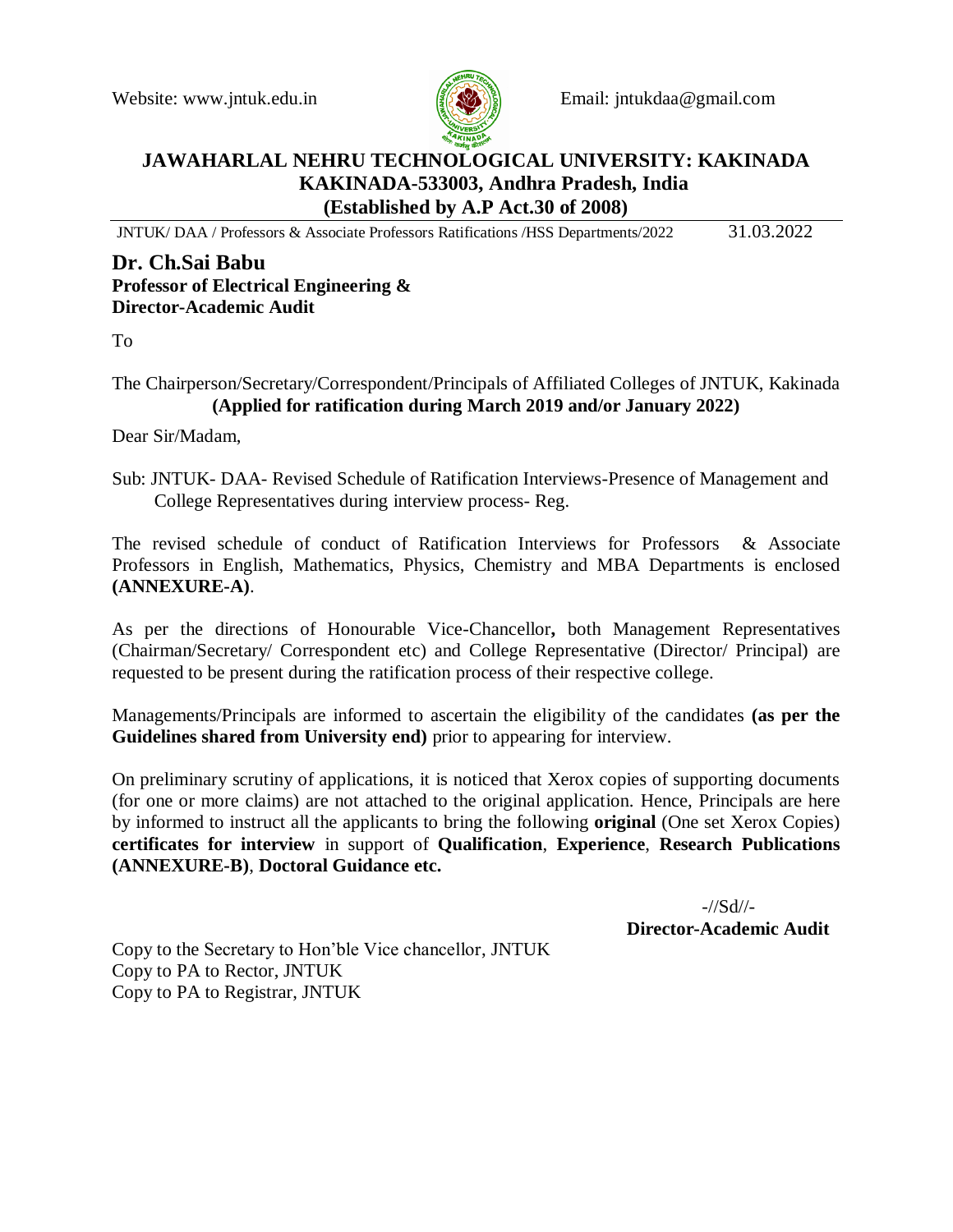| Annexure - A                    |              |                                                                        |                |                    |                         |                |                  |                |              |                  |                  |                |                 |                  |                         |                               |                |
|---------------------------------|--------------|------------------------------------------------------------------------|----------------|--------------------|-------------------------|----------------|------------------|----------------|--------------|------------------|------------------|----------------|-----------------|------------------|-------------------------|-------------------------------|----------------|
| 06-04-2022(Wednesday) @ 9.30 am |              |                                                                        |                |                    |                         |                |                  |                |              |                  |                  |                |                 |                  |                         |                               |                |
| S.N                             | cc           |                                                                        |                | <b>Mathematics</b> |                         |                | <b>Physics</b>   |                |              | <b>Chemistry</b> |                  |                | English         |                  |                         | <b>MBA/Management Studies</b> |                |
| $\mathbf{0}$                    |              | <b>College Name</b>                                                    | Prof.          | Assoc.<br>Prof.    | <b>Total</b>            | Prof.          | Assoc.<br>Prof.  | <b>Total</b>   | Prof.        | Assoc.<br>Prof.  | <b>Total</b>     | Prof.          | Assoc.<br>Prof. | <b>Total</b>     | Prof.                   | Assoc.<br>Prof.               | <b>Total</b>   |
| 1                               | (BQ)         | Vasireddy Venkatadri Institute of<br>Technology (A), Guntur            | $\overline{2}$ | 3                  | 5                       | $\overline{2}$ | 1                | 3              | $\mathbf{1}$ |                  | 1                |                | 3               | 3                |                         |                               |                |
| $\overline{2}$                  | (KN)         | NRI Institute of Technology, Vijayawada                                | $\overline{2}$ | $\overline{2}$     | $\overline{\mathbf{4}}$ |                | $\mathbf{1}$     | $\mathbf{1}$   | $\mathbf{1}$ |                  | $\mathbf{1}$     | $\mathbf{1}$   | $\mathbf{1}$    | $\overline{2}$   | $\overline{\mathbf{3}}$ | $\bf{0}$                      | 3 <sup>1</sup> |
| 3                               | (NE)         | Tirumala Engineering College, Narasaraopet                             | $\bf{0}$       | $\overline{3}$     | 3                       |                | $\overline{2}$   | $\overline{2}$ |              |                  |                  |                | $\mathbf{1}$    | $\mathbf{1}$     |                         |                               |                |
| $\overline{\mathbf{4}}$         | (A5)         | Aditya Institute of Technology and<br>Management (A) Srikakulam        | $\mathbf{3}$   |                    | $\overline{\mathbf{3}}$ |                | 1                | 1              |              | 1                | 1                |                |                 |                  | 3                       | 1                             | 4              |
| 5                               | (H4)         | <b>BVC</b> Institute of Technology and Science<br>(PA)Amalapuram       |                |                    |                         | $\bf{0}$       |                  | $\bf{0}$       |              | $\mathbf{1}$     | 1                |                |                 |                  |                         | $\overline{2}$                | $\overline{2}$ |
| 6                               | (U4)         | Dadi Institute of Engineering and<br>Technology, Visakhapatnam         | $\overline{2}$ | 1                  | 3                       | 1              |                  | 1              |              | $\overline{2}$   | $\boldsymbol{2}$ |                |                 |                  | 1                       | 1                             | $\overline{2}$ |
| 7                               | (B6)         | Satya Institute of Technology &<br>Management Gajularega, Vizianagaram | 1              | $\overline{2}$     | 3                       |                | 1                | 1              |              |                  |                  |                |                 |                  |                         |                               |                |
| 8                               | (PA)         | Vishnu Institute of Technology<br>Bhimavaram                           | 1              | $\overline{3}$     | 4                       |                | $\overline{2}$   | $\overline{2}$ |              | $\overline{2}$   | $\overline{2}$   |                | $\mathbf{1}$    | $\mathbf{1}$     |                         |                               |                |
| 9                               | (B0)         | Shri Vishnu Engineering College for Women<br>(A) Bhimavaram            |                |                    |                         | 1              |                  | $\mathbf{1}$   |              |                  |                  |                |                 |                  |                         |                               |                |
| 10                              | (K6)         | Sasi Institute of Technology and<br>Engineering, Tadepalligudem        |                | 1                  | $\mathbf{1}$            | 1              | $\overline{2}$   | 3              |              | $\mathbf{1}$     | 1                |                |                 |                  |                         |                               |                |
| 11                              | (KD)         | Lendi Institute of Engineering &<br>Technology (A) Vizianagaram        |                | 1                  | $\mathbf{1}$            |                | $\boldsymbol{2}$ | $\overline{2}$ |              | 1                | 1                | 1              | 1               | $\boldsymbol{2}$ |                         | $\overline{2}$                | $\overline{2}$ |
| 12                              | (Q7)         | Avanthi Institute of Engineering and<br>Technology (PA), Bhogapuram    |                |                    |                         | $\mathbf{1}$   | 1                | $\overline{2}$ |              | 1                | 1                |                |                 |                  |                         | $\mathbf{1}$                  | $\mathbf{1}$   |
| 13                              | (P3)         | Aditya College of Engineering &<br>Technology (PA) Surampalem          |                | 1                  | 1                       |                | $\overline{2}$   | $\overline{2}$ |              | 1                | 1                |                | 1               | 1                |                         |                               |                |
| 14                              | (A3)         | Pragati Engineering College (A)<br>Near Peddapuram                     |                |                    |                         |                |                  |                |              |                  |                  |                | 4               | 4                |                         |                               |                |
| 15                              | JM)          | GDMM College of Engineering and<br>Technology (PA) Nandhigama          |                |                    |                         |                |                  |                |              |                  |                  |                | 1               | $\mathbf{1}$     |                         |                               |                |
| 16                              | (F0)         | St Ann's College of Engineering and<br>Technology (PA) Chirala         |                |                    |                         |                |                  |                |              |                  |                  | $\bf{0}$       | $\overline{2}$  | $\overline{2}$   |                         | $\overline{2}$                | $\overline{2}$ |
| 17                              | (A9)         | Aditya Engineering College Surampalem                                  | $\mathbf{0}$   | $\mathbf{0}$       | $\bf{0}$                | $\mathbf{0}$   | $\overline{2}$   | $\overline{2}$ | $\mathbf{0}$ | $\mathbf{0}$     | $\mathbf{0}$     |                |                 |                  |                         |                               |                |
| 18                              | (HT)         | Chalapathi Institute of Technology, Guntur                             | $\mathbf{0}$   |                    | $\bf{0}$                |                |                  | $\bf{0}$       |              |                  |                  | $\overline{2}$ | $\mathbf{0}$    | $\overline{2}$   |                         |                               |                |
|                                 | <b>Total</b> |                                                                        |                |                    | 28                      |                |                  | 23             |              |                  | 12               |                |                 | 19               |                         |                               | 16             |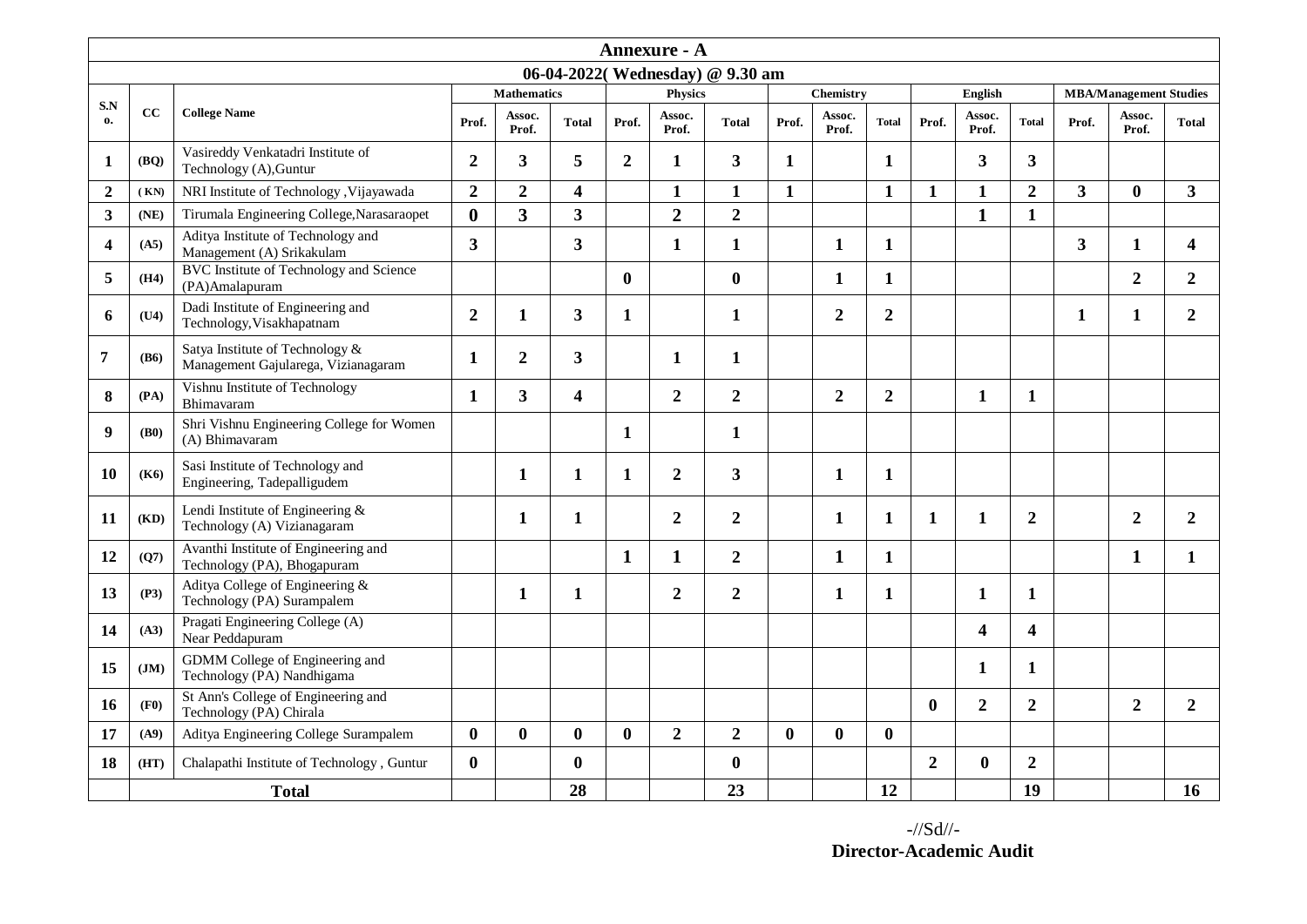| Annexure - A                   |           |                                                                           |                    |                         |                |                |                 |                |                  |                 |                |              |                 |              |                               |                 |                         |
|--------------------------------|-----------|---------------------------------------------------------------------------|--------------------|-------------------------|----------------|----------------|-----------------|----------------|------------------|-----------------|----------------|--------------|-----------------|--------------|-------------------------------|-----------------|-------------------------|
| 07-04-2022(Thursday) @ 9.30 am |           |                                                                           |                    |                         |                |                |                 |                |                  |                 |                |              |                 |              |                               |                 |                         |
|                                |           |                                                                           | <b>Mathematics</b> |                         |                | <b>Physics</b> |                 |                | <b>Chemistry</b> |                 |                | English      |                 |              | <b>MBA/Management Studies</b> |                 |                         |
| S.No.                          | <b>CC</b> | <b>College Name</b>                                                       | Prof.              | Assoc.<br>Prof.         | <b>Total</b>   | Prof.          | Assoc.<br>Prof. | <b>Total</b>   | Prof.            | Assoc.<br>Prof. | <b>Total</b>   | Prof.        | Assoc.<br>Prof. | <b>Total</b> | Prof.                         | Assoc.<br>Prof. | <b>Total</b>            |
| $\mathbf{1}$                   | (6N)      | Srinivasa Institute of Engineering and Technology<br>Amalapuram           |                    | $\mathbf{0}$            | $\bf{0}$       | $\mathbf{0}$   | $\mathbf{1}$    | $\mathbf{1}$   |                  |                 |                |              |                 |              |                               |                 |                         |
| $\overline{2}$                 | (NN)      | Vignan's Nirula Institute of Technology & Science for<br>Women, Guntur    |                    |                         |                |                |                 |                |                  |                 |                |              |                 |              |                               | $\overline{2}$  | $\overline{2}$          |
| $\mathbf{3}$                   | (FE)      | Vignan's Lara Institute of Technology & Science Guntur                    |                    | $\mathbf{1}$            | $\mathbf{1}$   |                |                 |                |                  |                 |                |              |                 |              |                               |                 |                         |
| $\overline{\mathbf{4}}$        | (47)      | Narasaraopeta Engineering College (A) Narasaraopet                        |                    | $\overline{2}$          | $\overline{2}$ |                | $\overline{2}$  | $\overline{2}$ |                  | $\overline{2}$  | $\overline{2}$ |              | $\mathbf{1}$    | $\mathbf{1}$ |                               | $\mathbf{2}$    | $\overline{2}$          |
| 5                              | (KH)      | Narasaraopeta Institute of Technology Narasaraopet                        |                    |                         |                |                |                 |                |                  |                 |                |              |                 |              | 1                             |                 | $\mathbf{1}$            |
| 6                              | (8X)      | Kallam Haranadhareddy Institute of Technology (PA)<br>Guntur              | $\mathbf{1}$       | $\mathbf{1}$            | $\mathbf 2$    | $\mathbf{0}$   | $\mathbf{1}$    | $\mathbf{1}$   | $\overline{2}$   | $\mathbf{0}$    | $\overline{2}$ | $\mathbf{1}$ | $\mathbf{0}$    | $\mathbf{1}$ | $\overline{2}$                | $\overline{2}$  | $\overline{\mathbf{4}}$ |
| $\overline{7}$                 | (X4)      | SRK Institute of Technology, Vijayawada                                   |                    |                         |                |                |                 |                |                  | $\mathbf{2}$    | $\overline{2}$ | $\mathbf{1}$ | $\mathbf{1}$    | $\mathbf{2}$ | $\overline{2}$                | $\mathbf{1}$    | $\overline{\mathbf{3}}$ |
| 8                              | (MQ)      | Sri Vasavi Institute Of Engineering & Technology<br>Krishna District      |                    |                         |                |                |                 |                |                  |                 |                | $\mathbf{1}$ |                 | 1            |                               |                 |                         |
| 9                              | (76)      | Lakireddy Bali Reddy College of Engineering<br>(A), Mylavaram             |                    | $\mathbf{1}$            | $\mathbf{1}$   | $\mathbf{1}$   |                 | $\mathbf{1}$   |                  |                 |                |              |                 |              |                               | $\overline{2}$  | $\overline{2}$          |
| 10                             | (MG)      | Sree Vahini Institute of Science &Technology,<br>Krishna District         |                    |                         |                |                |                 |                |                  |                 |                |              |                 |              |                               | $\mathbf{1}$    | $\mathbf{1}$            |
| 11                             | (KQ)      | Pace Institute of Technology & Sciences (A)                               |                    |                         |                |                |                 |                |                  |                 |                |              | $\mathbf{1}$    | $\mathbf{1}$ |                               |                 |                         |
| 12                             | (F9)      | Prakasam Engineering College, Prakasam                                    |                    | $\mathbf{1}$            | $\mathbf{1}$   |                | $\mathbf{1}$    | $\mathbf{1}$   |                  |                 |                |              |                 |              |                               |                 |                         |
| 13                             | (49)      | QIS College of Engineering & Technology (A), Ongole                       |                    | $\overline{\mathbf{3}}$ | $\mathbf{3}$   | $\mathbf{1}$   | $\mathbf{3}$    | $\overline{4}$ |                  | $\overline{2}$  | $\overline{2}$ |              |                 |              |                               |                 |                         |
| $\overline{14}$                | (NM)      | Vignan's Institute of Engineering for Women, Vizag                        |                    |                         |                |                | $\mathbf{1}$    | $\mathbf{1}$   |                  | $\mathbf{1}$    | $\mathbf{1}$   | $\mathbf{1}$ |                 | $\mathbf{1}$ |                               |                 |                         |
| 15                             | (98)      | Raghu Engineering College (A) Visakhapatnam                               |                    |                         |                |                | $\mathbf{1}$    | $\mathbf{1}$   |                  | $\mathbf{1}$    | $\mathbf{1}$   |              |                 |              |                               |                 |                         |
| 16                             | (13)      | Gayatri Vidya Parishad College of Engineering (A), Vizag                  | $\mathbf{1}$       |                         | $\mathbf{1}$   |                |                 |                |                  |                 |                |              |                 |              |                               |                 |                         |
| 17                             | (NU)      | Nadimpalli Satyanarayana Raju Institute of Technology<br>Visakhapatnam    | $\mathbf{1}$       | $\mathbf{1}$            | $\overline{2}$ |                |                 |                |                  | $\mathbf{1}$    | $\mathbf{1}$   |              |                 |              |                               |                 |                         |
| 18                             | (JG)      | Gayatri Vidya Parishad College of Engineering for<br>Women, Visakhapatnam | $\mathbf{1}$       | $\mathbf{1}$            | $\mathbf{2}$   |                |                 |                |                  |                 |                |              |                 |              |                               |                 |                         |
| 19                             | (L3)      | Vignan's Institute of Information Technology (A), Vizag                   | $\mathbf{1}$       | $\overline{4}$          | 5              | $\overline{2}$ |                 | $\overline{2}$ | $\mathbf{1}$     | $\mathbf{1}$    | $\overline{2}$ |              | $\mathbf{1}$    | $\mathbf{1}$ | 1                             | $5\phantom{.0}$ | 6                       |
| 20                             | (NR)      | Baba Institute of Technology & Sciences, Madhurawada                      |                    |                         |                |                |                 |                |                  | $\mathbf{1}$    | $\mathbf{1}$   |              |                 |              | $\mathbf{1}$                  |                 | $\mathbf{1}$            |
| $\overline{21}$                | (ME)      | Ramachandra College of Engineering, West Godavari                         |                    | $\mathbf{1}$            | $\mathbf{1}$   |                |                 |                |                  |                 |                |              |                 |              |                               | $\mathbf{2}$    | $\overline{2}$          |
| 22                             | (9P)      | DNR College Of Engineering And Technology<br>Bhimavaram                   |                    |                         |                |                | $\mathbf{1}$    | $\mathbf{1}$   |                  |                 |                | $\mathbf{0}$ | $\mathbf{1}$    | $\mathbf{1}$ |                               |                 |                         |
| 23                             | (A2)      | Swarnandhra College of Engineering and Technology                         |                    |                         |                |                |                 |                |                  |                 |                |              |                 |              |                               | $\mathbf{1}$    | $\mathbf{1}$            |
| 24                             | (A8)      | Sri Vasavi Engineering College, Tadepalligudem                            |                    | $\mathbf{1}$            | $\mathbf{1}$   |                |                 |                |                  |                 |                | $\mathbf{1}$ | $\mathbf{0}$    | $\mathbf{1}$ |                               |                 |                         |
| 25                             | (6W)      | International School of Technology & Science for<br>Women, Rajanagaram    | $\bf{0}$           | $\mathbf{1}$            | $\mathbf{1}$   | $\mathbf{1}$   |                 | 1              | $\mathbf{1}$     |                 | 1              |              | $\mathbf{1}$    | 1            | 1                             | $\mathbf{0}$    | 1                       |
| 26                             | (7N)      | Vijaya Institute of Pharmaceutical Sciences for Women,<br>Vijayawada      |                    |                         |                |                |                 |                |                  |                 |                | $\mathbf{0}$ | $\mathbf{1}$    | $\mathbf{1}$ | 0                             | $\mathbf{0}$    | $\mathbf{0}$            |
|                                |           |                                                                           |                    |                         | 23             |                |                 | 16             |                  |                 | 15             |              |                 | 12           |                               |                 | 26                      |